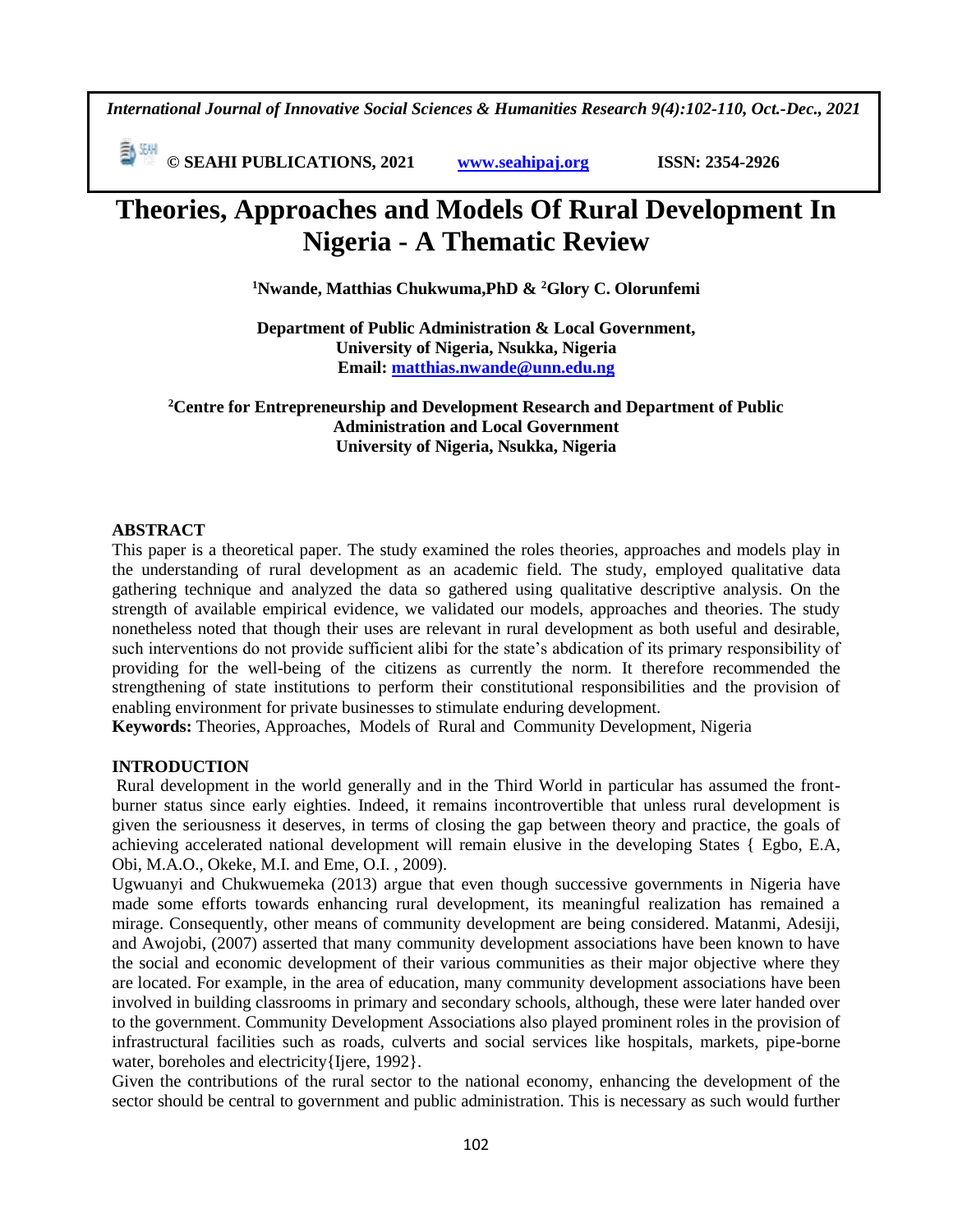enhance the ability of the sector for increased contribution to the overall national growth and development (Ugwuanyi & Chukwuemeka, 2013). Unfortunately, over the years, the development strategies and efforts in Nigeria has been more urban-based or focused resulting to relative neglect of the rural areas as evidenced in the apparent dearth of basic infrastructural facilities in the rural areas (Abah, 2010). Eke and Oghator(2011) lamented that most rural development programmes in Nigeria have ended up on the pages of national newspapers and television announcements with the rural areas languishing in backwardness, stagnation, poverty and misery.

The interest of researchers in rural development has been on the various ways of enhancing development in the rural areas. Knowledge of theories, approaches and models play crucial role in this quest. They are the major tools to deal with intervention at the rural level, oriented towards improving or changing rural In the major tools to dear with intervention at the rural level, oriented towards improving or changing rural<br>community institutions and proffering solution to rural development. Obviously, no single theory, approach or model has been considered the best option. They are rather situation specific. However, a combination of two or more theories or approaches and models have been found to be useful in the execution of rural development projects. Chukwuezi (2000) noted that there are over-lapping in the approach to community development, which would cut across various approaches in a particular community development approach.

A number of approaches or perspectives have evolved over the years, geared towards the actualization of community development. According to Omofonmwan and Odia, (2009:248), one of the most popular approaches to community development is:

The provision of basic social amenities to communities by government. Others include: Community Development Associations (CDA): that does initiate, mobilize resources and execute community project. Cooperative Societies: they mobilize resources and execute community project. Cooperative societies, they moonize credit facilities for members and build small scale industries in the community. Community Elites: These are individual community members or groups, who support the community in areas of felt needs as well as influence the government and other development agencies in sitting of projects in their communities. And the and other development agencies in staing or projects in their communities. And the most recent in the course of institutionalizing stakeholder participation in community development is the Non-Governmental Organisation (NGO).

People and agencies involved in rural development in various areas have been trying out new forms of organization, new techniques and new methods in order to enhance the development of the rural areas. Theories, approaches and models have yielded positive results in the pursuit of rural development aims and objectives. Current researches are anchored on sound theories, approaches and models. They offer explanation to certain questions in rural development.

One of the major problems of all developing countries is rural development. This means how to give to the average community the basic satisfaction necessary for the improvement of their socio-economic and cultural life in the rural areas where they feel neglected by their government in development programmes. Rural communities are denied social and economic amenities that are conducive to good living. This is so because the government of the people tends to embrace development programmes that accord low priority to rural communities where in fact the great majority of the people live. Due to the method of setting out programmes of development, communities are faced with the arduous task of planning development projects without the government taking heed. As a result, the whole burden of community development is heaved on the community and its voluntary organisations. They have to construct and mend their roads, think of building hospitals, schools, clinics for the benefit of the entire community.

Some of the discouraging problems that exist in developing nations Nigeria inclusive include improvement of educational standards, improving the socio-economic status of the people and instigating community development consciousness in order to stimulate the people to develop their immediate environment so that it will suit their practical needs. When this is achieved, the mass exodus of people from the rural areas to the more developed urban cities will be reduced.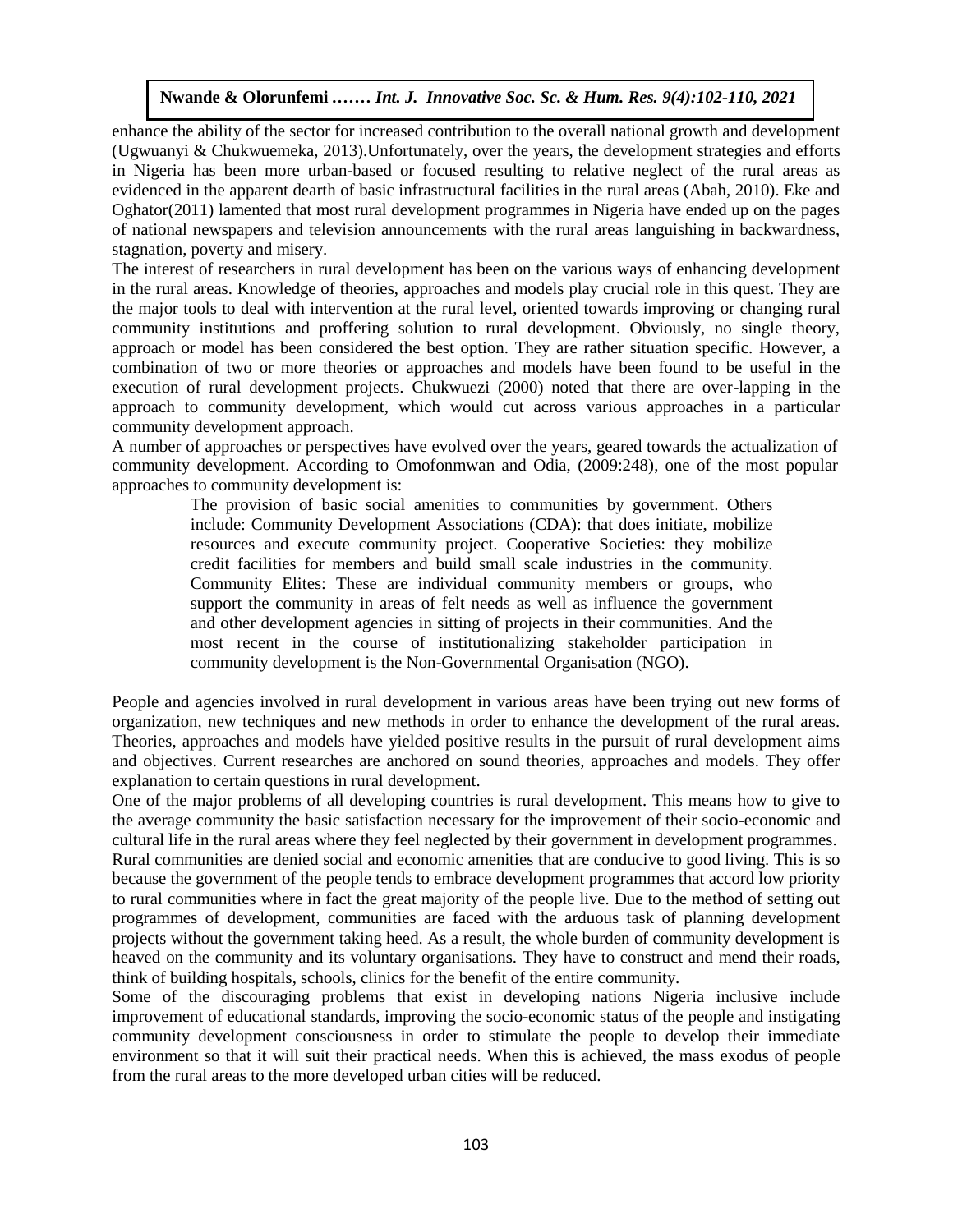To meet such challenges, however, members of various communities have to mobilize themselves to provide these amenities. Amenities cannot only be provided by the government owing to limitations of provide these amentues. Amentues cannot only be provided by the government owing to infinitations of financial resources and perhaps total neglect of some rural areas by the government. In most cases, projects become so many that some communities cannot execute them without resorting to aids from the Non-Governmental Organisations. It is the approaches or strategies to the understanding of rural and community development this chapter seeks to address.

community development this chapter seeks to address.<br>As we have noted earlier, community development has not been subjected to a single generally recognized suitable theoretical framework. The writings on community development have been concerned with various ways of trying to enhance development in the communities. This paper would like to discuss the various approaches that could be applied in community development. It is difficult to have a single Ince various approaches that could be applied in community development. It is difficult to have a single streamlined concept of method of community development. Various approaches have been discussed. Some of the approaches are not categorized distinctly as water-tight compartment. There are over lapping in the approach to community development, which would cut across various approaches in a particular community development project.

#### **RESEARCH METHODS**

#### **Methods of Data Collection**

Research methods are of utmost importance in a research process. Research method describes the various steps of the plan to be adopted in solving a research process. Research include describes the various steps of the plan to be adopted in solving a research problem. Thus, Koul (2011:78) noted that "the selection of a method and the specific design within that method appropriate for investigating a research problem will depend upon the nature of the problem and research questions, and the kind of data that the problems entail". He noted further that the method selected should be in harmony with scientific problems entair. The hotel runner that the method selected should be in harmony with scientific<br>principles and adequate enough to lead to dependable generalization. According to him, in any specific study, although it is a common practice to use one method, yet there is no reason why two or more methods cannot be applied effectively in combination in certain research situations.

Similarly, he remarked that a researcher must have a thorough understanding of all research methods with particular reference to their strengths, limitations, applicability and appropriateness. According to him:

> … to describe in detail the specific method being used, incidentally, constitutes a very good way of determining whether the method chosen has been worked out properly and is likely to prove effective. If the scholar cannot describe his method, the chances are that it is vague and general to yield him satisfactory result (Koul, 2011:78).

In this study we employed the qualitative method of data collection, which according to Kalof, Dan and Dietz (2008) constitutes one of the two major approaches to empirical research in social sciences. The other is labeled quantitative method because it uses number to try to understand the social world. Essentially, there are three major sources of data for a qualitative research study  $-$  interviews, observations and documents. Data for this study were collected using documents.

Qualitative descriptive studies have as their goal a comprehensive summary of events in the everyday terms of those events. Researchers conducting qualitative descriptive studies stay close to their data and to the surface of words and events. It is therefore the method of choice when straight descriptions of phenomena are desired. As (Patton, 1988 quoted in Brennan, 2005: 5) posited,

...the human element of qualitative inquiry is both its strength and weakness - its strength is fully using human insight and experience, its weakness is being so heavily dependent on the researcher's skill, training, intellect, discipline, and creativity. The researcher is the instrument of qualitative inquiry, so the quality of the research depends heavily on the qualities of that human being.

The data for this study was analysed using content analysis analysis. In qualitative research, data analysis begins immediately with data collection (Merriam, 2002). With that caveat in mind, data analysis is essentially an inductive strategy. One begins with a unit of data (any meaningful word, phrase, narrative, etc.) and compares it to another unit of data, and so on, all the while looking for common patterns across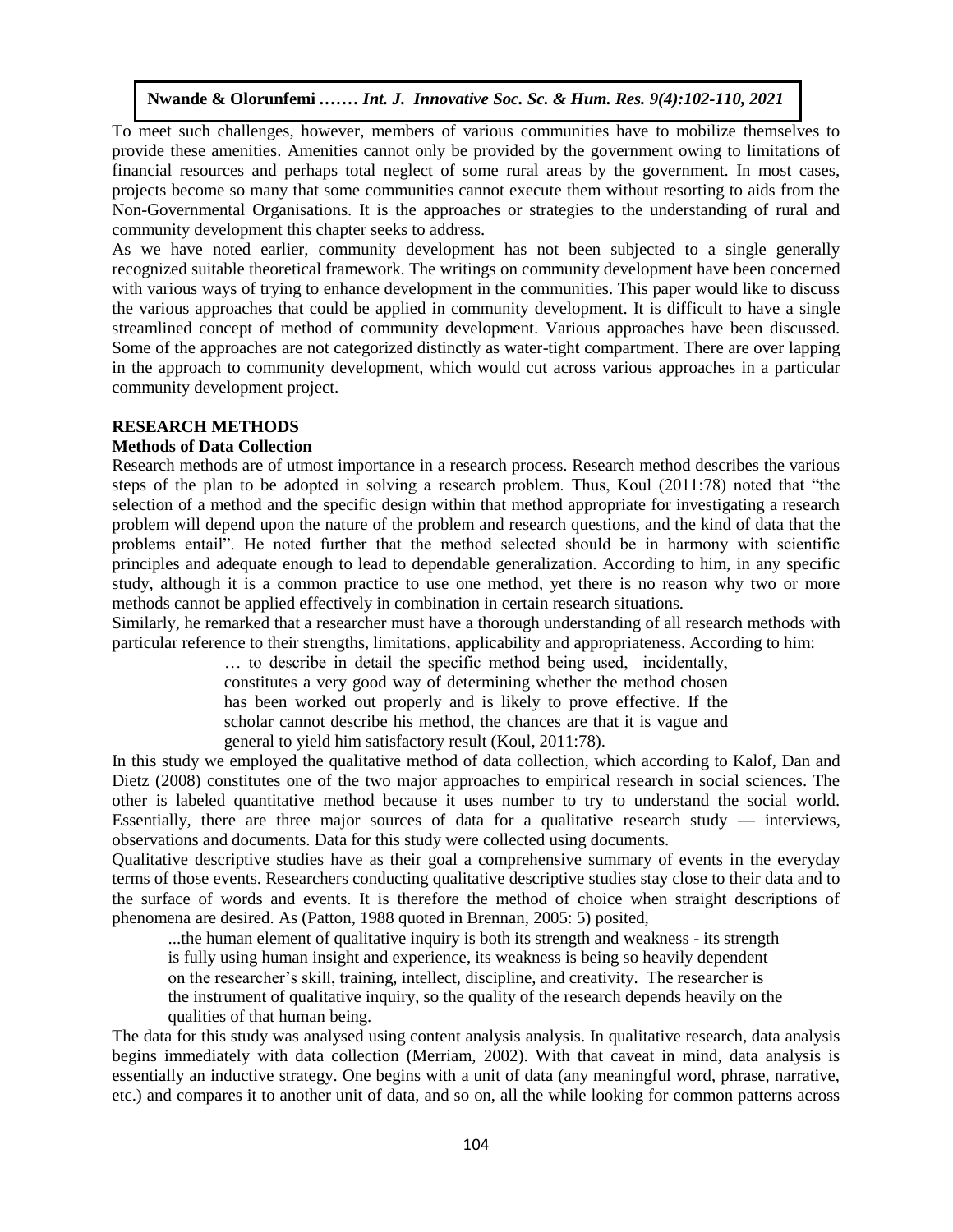the data (Merriam, 2002). The purpose of analysis therefore is to understand and explain how the constitutive elements of a complex whole are related in order to gain a better knowledge of the unit or subject being studied. In this wise, the data used in this study were analyzed qualitatively and critically, in order to arrive at a valid argument and make valuable deductions. Also, tables and pictures were used where necessary to enhance clarity of presentation.

#### **Rural Development Theories**

There are diverse views on the phenomena of rural development whereas some people see rural development as an approach, other see it as method, programme or process. Many strategies have been designed to address the problem of rural development. Some of the theories that influence rural development are basic Resource theory, System Theory, Power Structure Theory and Growth Centre Theory.

#### i. **Basic Resource Theory:**

The basic resource theory is a rural development theory that is based on the basic natural resource or environmental resources in a given area. The assumption of the theory is that the development of any given locality is a factor of the presence quality and magnitude of basic natural resources within the stipulated area. Essang (1975) reported that the development of these natural resources attracts investment capital to these areas and increases income and employment.

The endowment of natural resources in a given region or locality plays a crucial role in the overall development of the area. The availability of this valuable asset in an area helps to improve the quality of life of the people. The extraction of natural resources in any given area provides employment. The inhabitants of the area tend to have a higher income and grow faster in terms of development than those with meager natural resources.

Okoye (1994) noted that in Nigeria, cocoa, groundnut and cotton growing areas, and the palm belt and mineral rich areas of the country experienced until recently, much faster growth than other areas not so endowed. Presently, it has been argued that states in the south-south and South-East geo-political regions are experiencing rapid economic growth based on the production of petroleum from crude oil, a highly valuable natural resource. Furthermore, the government of the Federal Republic of Nigeria in 1999 set up the Niger Delta Development Commission (NDDC) to serve as a government agency that will foster development in the Niger Delta region where there is crude oil deposit. The availability of natural resources in some areas explains the disparities in the development of rural areas.

#### **ii. Systems Theory:**

Ecological Systems Theory is a form of general systems theory in which there is concern with the relations among "living entities" and "between entities and other aspects of their environment." This theory can be applied to community development by or through the environment because the developer has to check out the environment and its surroundings first in order to build successfully. The theory can adapt the other disciplines like Ecological psychology and general systems theory.

A system is a complex organization of parts or elements, which continually generate, elaborate, and restructure a pattern of meaning, pattern of action and pattern of interaction. Rural communities function as a system. Therefore, to achieve meaningful development, the various components of the rural community must come together under one system. The leadership, groups and individuals must come together to interact as a system toward action for the development of the rural community. Warren (1974) posits that systems theory has come to be used not only in the analysis of small groups and formal organizations, which constitute the area of operation of many communities or organization workers. Systems theory provides explanation to certain initial questions, such as the nature of the community, the sections, tension and boundary. Warren further noted that system analysis helps to locate and understand these particular networks and constellations that are especially relevant to the venture at hand to discover and give appropriate consideration to relationships that do not appear on any formal organizational chart. It is particularly helpful in approaching the complex "wheels within wheels" characteristic of the many networks and formal organizational relationships within which the community workers deals, both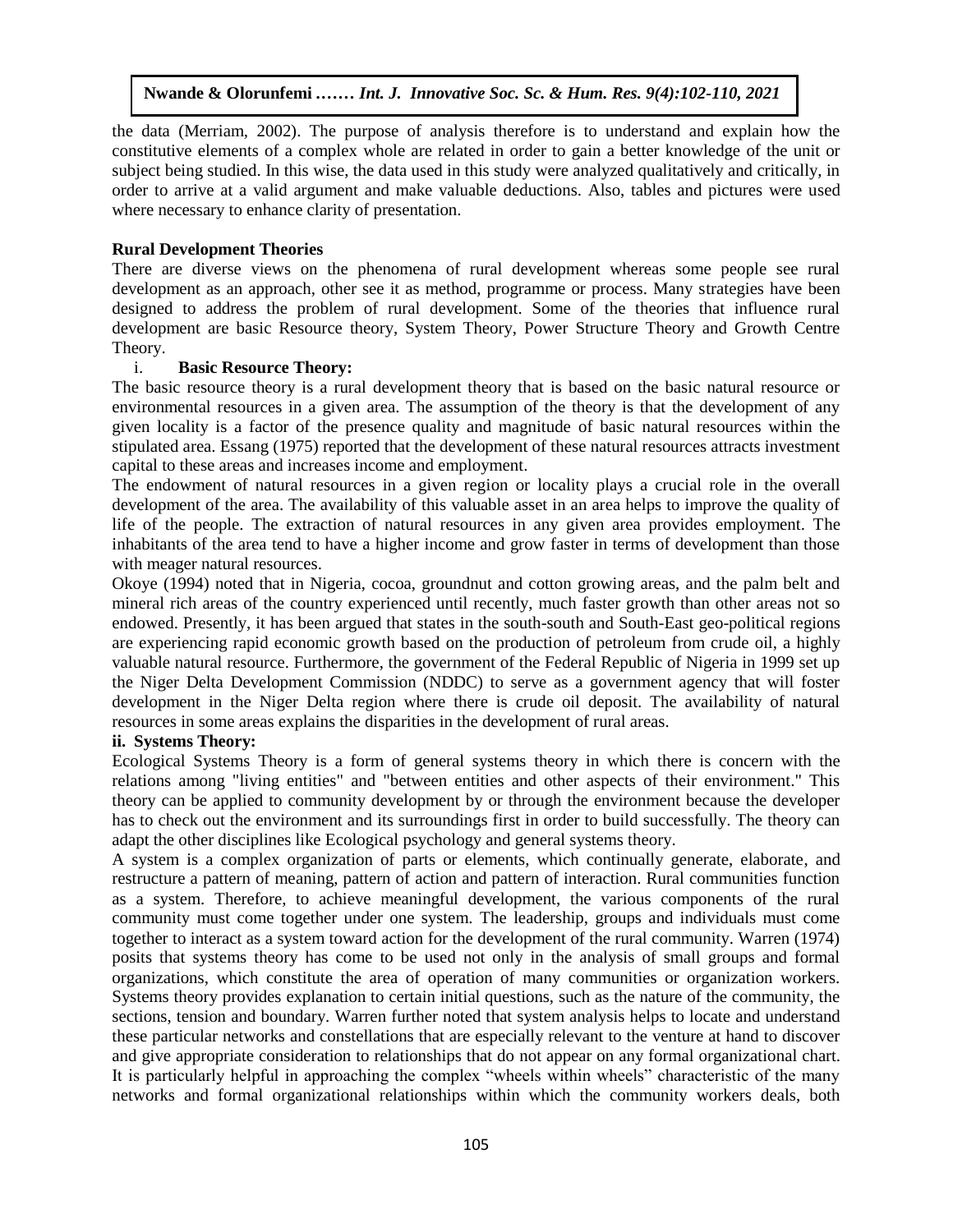horizontally; across the structure of the community; and vertically taking into consideration the relationships of neighbourhood to community; to metropolitan region, to state, interstate region, federal and international organization and networks.

Ocheoha (1998) enumerated the verity of purposes and the advantages of systems theory to include the following:

- a. it makes for a thorough investigation of objectives and provides ways to ensure effectiveness and criteria to choose from objectives.
- b. It analyses alternatives to be investigated for feasibility, risk and cost compared in terms of outcomes.
- c. Following from above, it designs new goals and objectives.

Systems theory in rural development helps to ensure effective planning, execution and evaluation of projects. It also creates room for sustainability.

#### **iii. Power Structure Theory:**

Power structure plays a crucial role in rural development. Power structure refers to the way and manner in which power is built, organized or structured. The question of who holds power and who calls the shots has been a source of fascination for a wide range of people especial at the community level. In many areas, power structure has remained an uphill task, truth however, remains that power is never static.

Hunter (1980) noted that various kinds of power exist and May be distributed unevenly among so-called power figures; that communities vary considerably in the extent to which their power wielders tend to be the same people for government, economic, educational and social service matters, or whether these areas tend to have relatively discrete power structures. He upholds that people who wield power in actual communities' issues are not necessarily those who are reputed to be the power figures; that there are different kinds of power. Power structure theory stipulates that power cannot be conceived statically; that at any point in time, there can be 'slack' in power structure, and that new power structures can emerge at any point in time. For example, the creation of new local government of new actors in the power system, in addition, in rural development, civil right leaders and self-help groups have emerged as formidable force to reckon with.

#### **iv. Growth centre Theory:**

Boudville (1960) saw growth centre as a region which is characterized by the dominance of a regional center (growth space) to which all flows, such as goods, services, capital ideas or political allegiance are predominantly directed. Okoye (1994) noted that the regional centre or growth centre links a heterogeneous continuous area into inter-dependent and interregional units. The spatial investmentstrategy of growth centre purports to advance development efficiency equality goals, and has thus become the predominant investment policy strategy in many countries, especially, the development ones (Gaile,1978).

A growth centre has been defined as an urban centre f economic activities, which can achieve selfsustaining growth of the nation (Nicholas, 1969).A growth centre foster development at the rural areas through t 'trickle down' process. Growth impulses generated from the development centre are transmitted to the surrounding areas. Friedman and Alonso (1964) observed that the spatial incidence of economic growth is a function of distance from a center city. The growth potential of an area situated along an axis between two cities is a function of the density of interaction between them. Therefore, the intensity of interaction between the growth center and its surrounding region helps in determining the growth potential of an area.

Gana (1977) posits that the spread mechanism may take the form of stimulation of food production for urban industrial market; increased production of industrial raw material for processing industries; employment opportunities for any surplus rural labour following agricultural mechanization within the growth-space; financial remittances to the rural areas by migrant workers; diffusion of innovations into the 'growth space' and subsidiary investments made by rich firms located the growth centre in surrounding region. Growth generated in the growth centre 'trickle down' to the hinterland.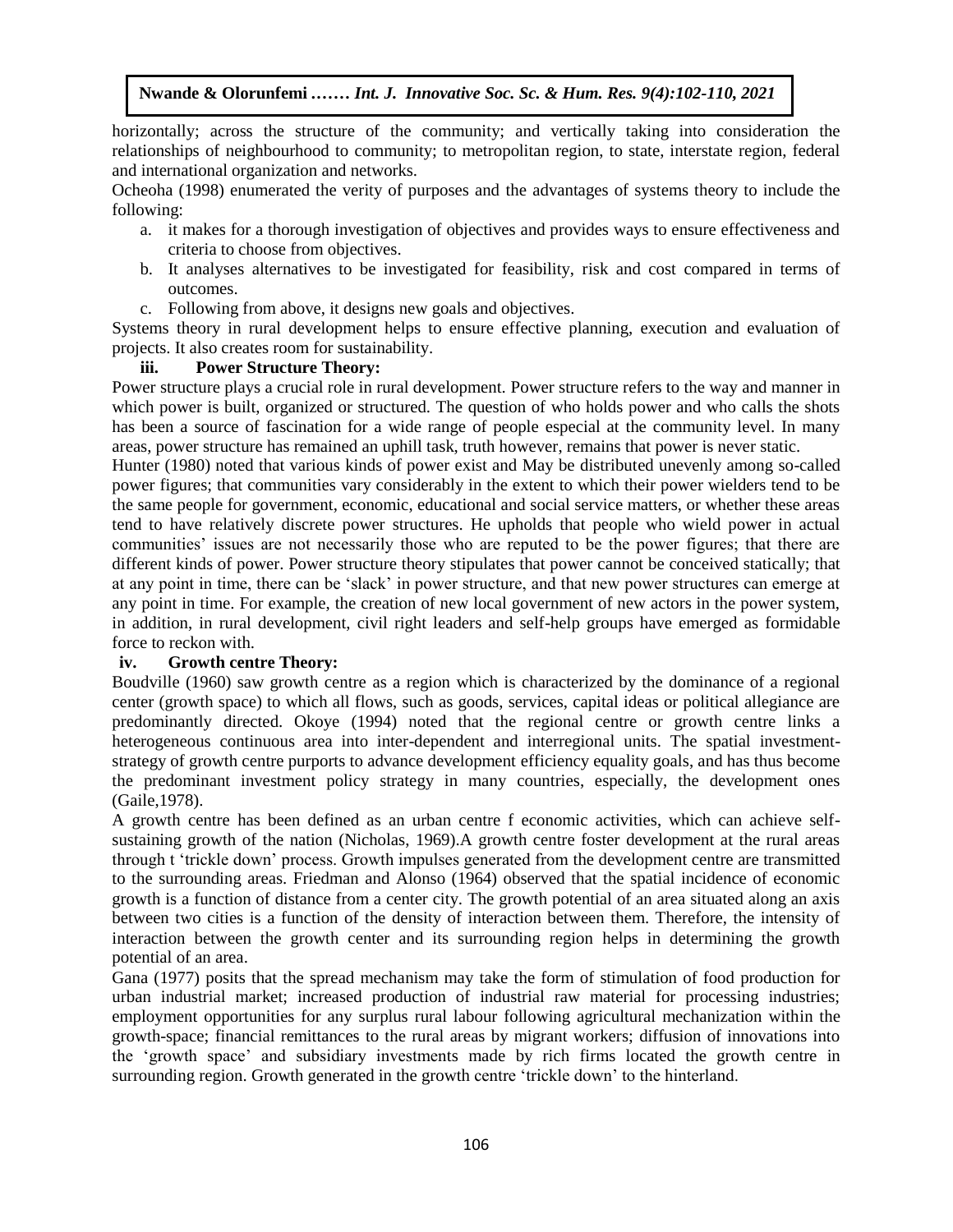#### **v. [Empowerment Theory](http://communitydevtheories.blogspot.com.ng/2010/11/empowerment-theory.html)**

Empowerment Theory refers to the experience of personal growth and an improvement in self-definition that occurs as a result of the development of capabilities and proficiencies (Staples 1990). Another definition suggests that empowerment is a combination of personal strengths, initiative, and natural helping systems to bring about change (Perkins & Zimmerman, 1995). This theory can be applied to community development by empowering the people within the community to develop their own community. The theory can adapt to other disciplines like Sociology.

#### **Approaches and Modes to Rural Development**

There are various approaches and models to rural development. These approaches and models are aimed at addressing rural development problems. However, for the purpose of this paper, six major approaches and models have been delineated.

These include:

- 1 Multi Disciplinary or Team Approach
- 2 Integrated Approach
- 3 Locality Participation Model
- 4 Social Planning Model
- 5 Social Action Model
- 6 Diffusion Model

# 1. **Multi Disciplinary or Team Approach**:

This approach lays emphasis on the need for a team or group of experts in the development process. It encourages the involvement of two or more disciplines in rural development. To ensure effective planning in rural development, the cooperation of disciplines such as history, economic, sociology, psychology and religion among others is necessary. The input of the various disciplines in the planning process helps to facilitate meaningful development. The improvement in the agricultural productivity of a given area or community would require the services of not only agricultural experts. Other experts like economists would be required to assess the cost. Educationists would be needed to help educate the people on the need for their participation in the desired improvement. More so, the services of other experts such as structural Engineers and water Engineers would also be needed. All that is needed is the cooperation of these experts in the development process.

#### 2. **Integrated Approach:**

This approach has a broader view of rural development. It has the assumption that rural development is more than just the provision of physical infrastructures and social amenities like roads, culverts, bridges, electricity and hospitals through self-help or external assistance. Integrated approach does mot emphasize one aspect of development; rather, it sees rural development as a comprehensive programme that utilizes available human and natural resources to improve the quality of life of the people. It helps in the overall improvement of the socio- cultural, economic and political conditions of the people

The Adani rice farm in Uzo-Uwani Local Government Area of Enugu State is a good example of integrated approach to rural development. The then Anambra State government built the farm to help in improving the quality of life of the people of the area. Roads, hospitals, electricity and schools were constructed within the farm settlement to improve the welfare of the farmers. Chukwuezi (2000) noted that the integrated approach was quite popular with Dr. M .l. Okpara, one time premier of Eastern Region of Nigeria before the Nigerian civil war in 1967.According to him, Okpara, built some farm settlements in areas like Erei in Cross River State, Obudu Cattle ranch in Cross River state, lgbariam farms in Anambra State, lkwo farms in Ebonyi State and Ahoada farm in Rivers State. In these farm settlements, the people were provided with some basic infrastructure like roads, water supply, electricity, schools and farmland in order to encourage them to develop themselves. These amenities were essentially to improve agricultural production by improving the quality of life of the people who produce food.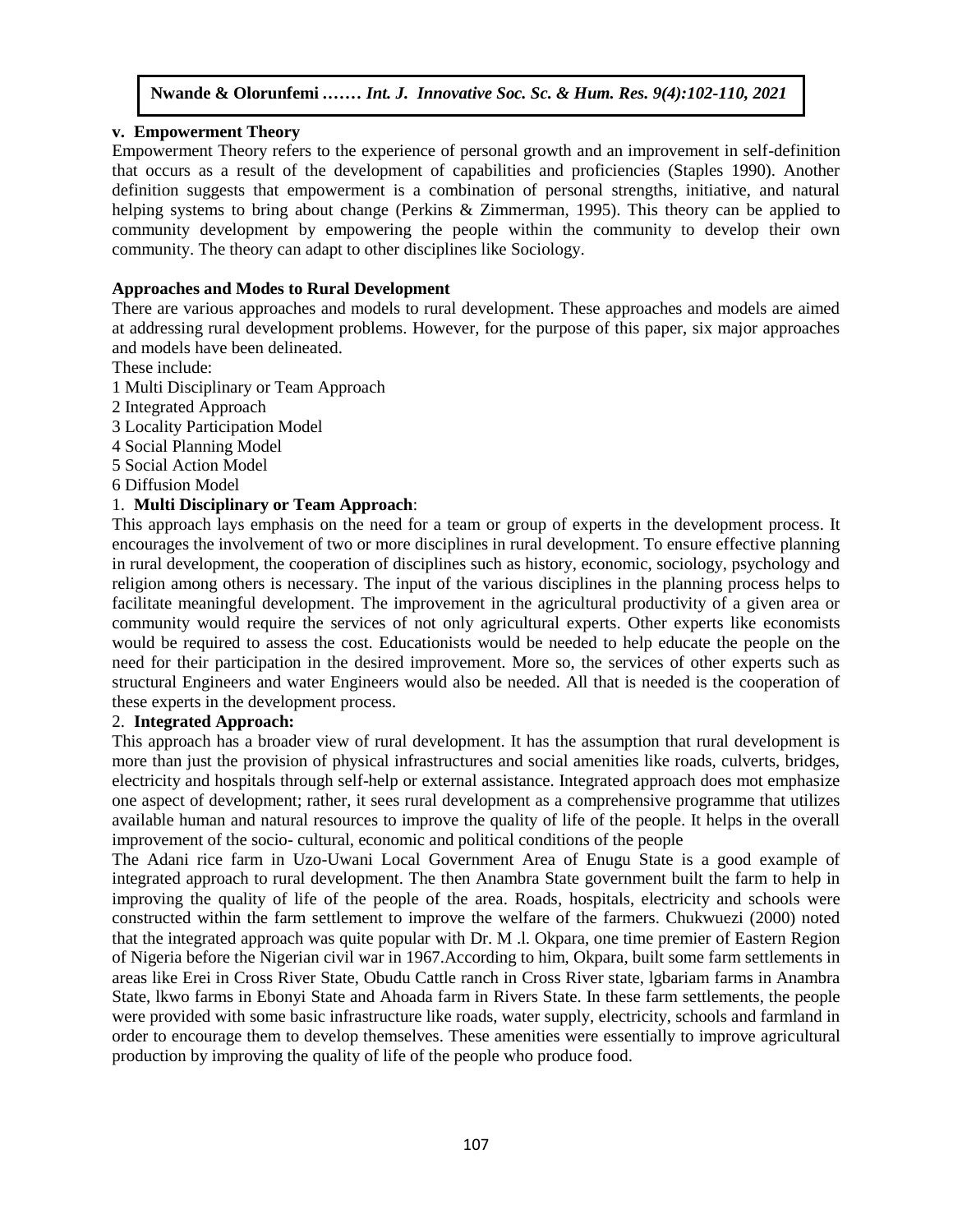# 3. **Locality Participation Model:**

This approach adopts democratic principles in rural development. The participation of individuals and groups are of paramount importance in the development of the area. Through democratic principles, members are involved in all stages of the development. Firstly, they identify their felt needs; plan on how to address the needs; execute the plan and carry out the evaluation.

Locality participation is the oldest approach to rural development in Nigeria. Before the emergence of colonization in Africa, 'we' consciousness that existed among the people and the communal lifestyle made them to discuss their problems together and resolve on the way forward. The participation of the people led to the successful execution of various projects like bridges, market squares, village squares, clearing of streams and roads.

This approach addresses the felt needs of the rural areas though the effective participation of the local people. It emphasizes the need for self- help, self- determinant and self- reliant. Therefore, it is a nondirective approach to rural development. The approach is a necessary prerequisite for the sustainability of rural development projects. Among other, the approach provides for voluntary cooperation, development of indigenous leadership and the attainment of educational objectives.

#### 4. **Social Planning Model:**

This approach has the primary objective of delivering goods and services to the people. It addresses certain specific problems such as housing. In most cases the project embarked upon by the social planners does not address the felt needs of the local people. They are left out of the planning and their participation may vary from much too little.

Social planners are usually involved in projects that require huge sum of money which the peasants in the rural communities may find difficult to address. Rothman (1970) argues that the approach presupposes that the society or local community is very complex, so, to effect a change requires experts who, through the exercise of technical abilities, including the ability to manipulate large bureaucratic organizations can skillfully guide complex change processes.

The social planning approach is a situation by which the government or other external agents evolve a rural development programme for the people. Chukwuezi (2000) cited the Nigerian Bakolori dam project in former Sokoto state as a good example of social planning approach to rural development. The Akolori peasants were visibly and forcefully forced to relocate by imposition of irrigation project on them, which they resisted. They were not consulted and they were displaced without due recognition of their various social problems. There was fierce repression and violent attack on the peasants, which saw many peasants, killed. However, the problem here is that since the local people were not involved in the planning and execution of the project, they will have problem in sustaining it.

#### 5. **Social Action Model**

Social action model of rural development upholds hat there exist a disadvantaged segment of the population that needs to be well informed and organized perhaps, in alliance with others to make adequate demands on the larger community. These demands when accomplished will in turn lead to increased resources or more treatment in accordance with democratic principles and social justice. It sensitizes the people towards action to improve their living conditions in the community. Moreover, it strongly advocates for the equitable distribution of powers, and decision making in the community.

Social action model helps to alleviate the problem of ignorance in rural communities. The campaign against female circumcision could be a form of social action where the people are sensitized towards the ignorance of the health hazards of the problem. Labour unions demanding for an increase in wages to cope with high rate of inflation could also be seen as a social action.

#### 6. **Diffusion Model of Rural Development:**

This model of rural development explains why there exist differences in productivity among rural farmers in the same economic and geographic area. The view of model is that such differences are due to the differences in farmers' adoption of innovations, such as, the use of modern techniques like tractors, fertilizer, improved varieties of crops and other chemical inputs. Proponents of the model believe in bridging the gap in productivity differences through the diffusion of innovations. Improved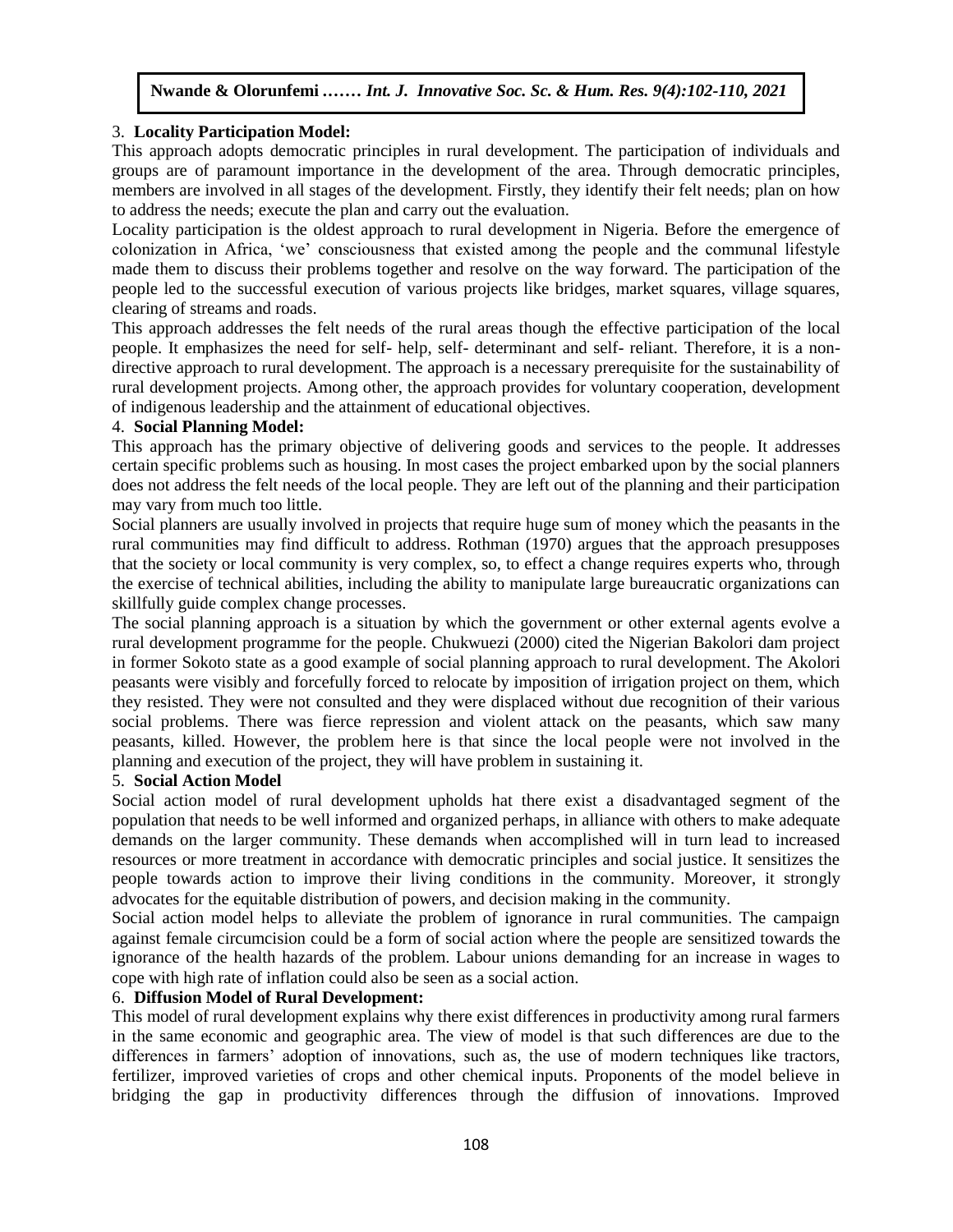communication systems are the channel through which technological innovations could be diffused from the developed countries to the developing countries like Nigeria.

In many communities, the diffusion model has led to greater input in farm yields. It has prompted the adoption of extension services, experimental farmer, and demonstration stations among others as techniques of innovations to rural farmers. Over the years, the productivity of our rural farmers has remained relatively low. However, through the process of diffusion of innovative technologies which has led to the introduction of new varieties of crops and improved agricultural methods, the problem of low productivity would be addressed.

# Relevance and Limitations of the Theories, Models and Approaches in Rural Development

To a large extent, the theories, approaches and models discussed above have contributed to rural development. They provided the basis for the formulation of rural development policies and strategies. They are the pivot on which various research and empirical studies revolve. Theories, approaches and models have also prompted the testing of some hypotheses and assumption underlying them. Their applications have guided our rural development policy formulation. They have also brought to the limelight certain critical variables in rural development. Essag, (1975) observed that among such variables are research, education of the local farmers, rate of return, agricultural price policy, technological innovation, the growth of urban industrial sector and expansion of export opportunities.

recullibiogreal impovation, the growth of thoan mutustrial sector and expansion of export opportunities.<br>Despite the advantages of the theories, approaches and models discussed above in rural development, they are limited to a number of factors. In Nigeria, we have failed to distinguish between our rural communities and those of the developed countries of Europe and America. For example, various results in rural development outside Nigeria have failed to yield the desired result in Nigeria. The reason for their Failure to produce the desired result could be the socio-economic and political differences between their failure to produce the desired result could be the socio-economic and political differences between their place of origin and their new environment.

Taking the basic resource theory of rural development as an example in further buttressing the limitation of the theories and models, there are areas where the availability of abundant natural resources failed to or the theories and moders, there are also areas where the avanability of abundant natural resources rance to<br>stimulate development. There are also areas where limited resources have led to rapid development. The argument is that, what really counts is the availability of a technically labour force rather than a mere natural resource in a given area. In addition, non-availability of appropriate technology to facilitate the exploitation and utilization of the natural resources would make them to be of little or no use in the community.

#### **CONCLUSION**

Theories, approaches and models have helped immensely in the overall transformation of our rural areas. In most of our rural communities today, there is a shift from the hoe and cutlass technology to the modern methods of agriculture. However, considering the failure of some of these theories and models to yield the desired result in rural development, researchers in rural development are faced with the challenge of coming up with more theories and models that are based on the political, economic and social conditions of the developing countries like Nigeria. Such theories, approaches and models that are deeply rooted in our socio-economic and political conditions would serve as a panacea to the problem of rural development.

#### **REFERENCES**

Abah, N. (2010) *Development Administration: A Multi – Dispensary Approach.* Enugu: John Jacob Classic Publishers.

Boudville, J.R. (1966), *Problems of Regional Economic Planning,* Edinburgh: Edinburgh University Press.

Chukwuezi, B. (2000), *Issues in Community Development,* Nsukka: Mike Social Press.

Eke, O. and Oghator, E. (2011) "Effective Mobilization of Resources for Sustainable Rural Development in Nigeria." *Nigeria Journal of Administrative Science*. Vol. 9 Nos. 1 and 2.